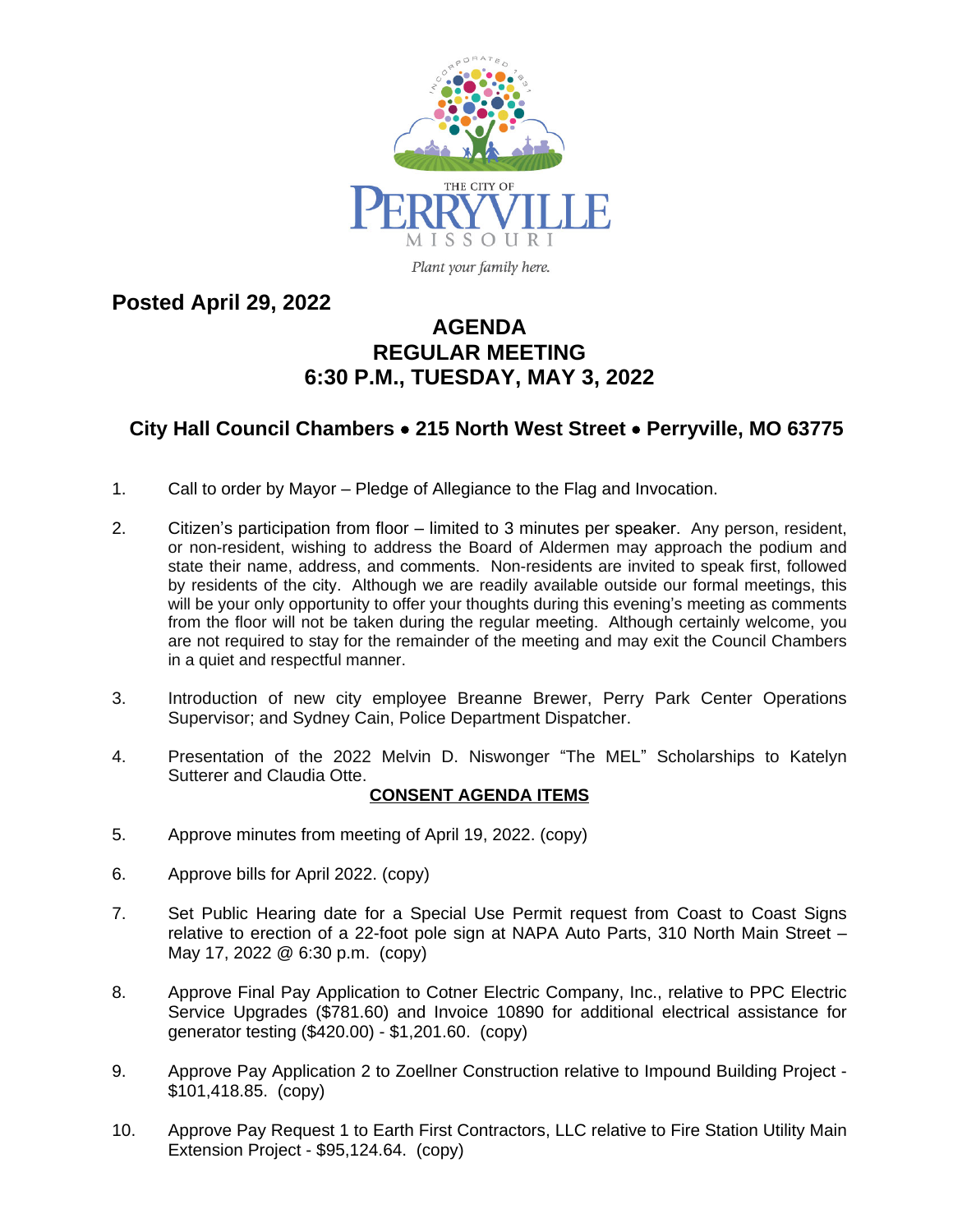- 12. Approve bids received for the Perry Park Center HVAC Maintenance and award to Premium Mechanical and Automation, Inc., per recommendation of Parks & Recreation Director Cadwell. (copy)
- 13. Approve plans and specifications for construction of Fire Station No. 2. (copy available for review at meeting)
- 14. Approve Request for Downtown Activity from John K. Brown for the 4<sup>th</sup> Annual Fall Craft Fair & Festival – October 15, 2022. (copy)
- 15. Confirm approval of AmVet's request for outdoor music on April 30, 2022, at 1203 West. St. Joseph Street from 6:30 p.m. to 11:00 p.m.
- 16. Approve Mayor's appointments for:

Perry County EDA Board – 2 year term

| <b>Larry Riney</b> | - appointment to fulfill remaining unexpired 2 year term of Ken Baer |
|--------------------|----------------------------------------------------------------------|
| <b>Doug Martin</b> | - appointment to fulfill remaining unexpired 1 year term of Tom Guth |

## **END OF CONSENT AGENDA**

- 17. Discussion regarding sidewalks. (copy)
- 18. Resolution No. 2022-04 Authorizing the filing of an application with the Missouri Department of Natural Resources, State Revolving Fund Program, for a loan under the Missouri Clean Water Law. (copy)
- 19. Bill No. 6289 for Ordinance 6506 Entering into a Police Officer Training Employment Agreement with James Rhoden - second reading and final passage. (copy)
- 20. Bill No. 6290 for Ordinance Entering into an agreement with Premium Mechanical and Automation, Inc, relative to Perry Park Center HVAC Maintenance - first reading. (copy enclosed - may be read by title only)
- 21. Bill No. 6291 for Ordinance Accepting easements from property owners abutting a sinkhole in the 1000 block of West St. Joseph Street - first reading. (copy enclosed - may be read by title only)
- 22. Bill No. 6292 for Ordinance Entering into an agreement with Utility Safety & Design, Inc., relative to Engineering Model of Perryville Natural Gas System - first reading. (copy enclosed - may be read by title only)
- 23. Bill No. 6293 for Ordinance Entering into a T-Hangar Rental Agreement with Travis Brown - first reading. (copy enclosed - may be read by title only)
- 24. Bill No. 6294 for Ordinance Entering into an agreement with Jackson Street BrewCo, LLC, relative to the use of parking spaces for outdoor dining - first reading. (copy enclosed - may be read by title only)